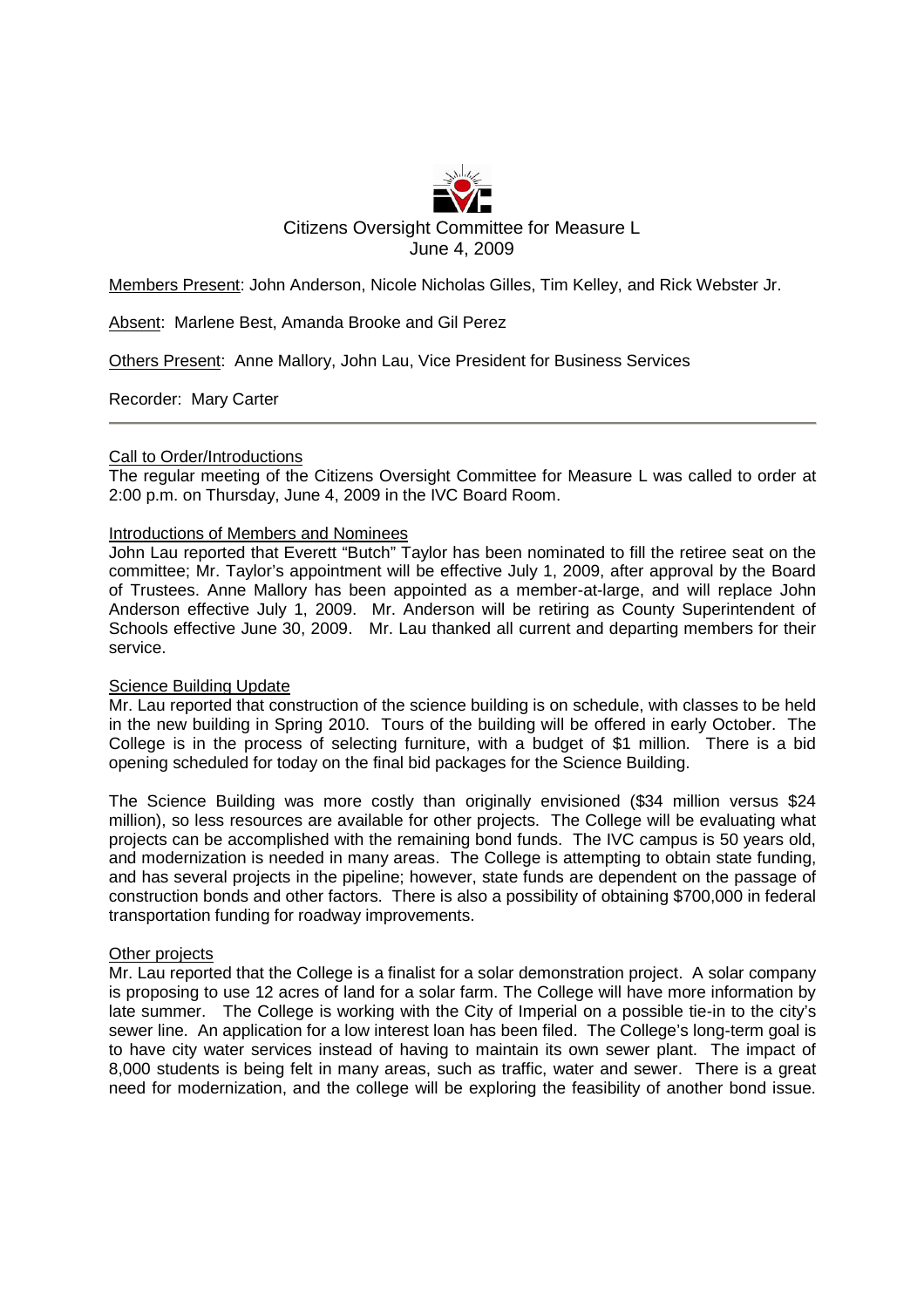# Annual Report

Copies of the annual report were distributed to the committee. The report will be available on the IVC web site. Mr. Lau noted that \$10 million in contracts went directly to local companies, with additional funds going to local sub-contractors.

Mr. Lau reported that all bonds have been sold; the rating for the last series was an "A".

# Expenditure Report

The committee reviewed a report of bond expenditures through June 4, 2009. Total expenditures are \$29,779,401 (since 2004-05). There is currently \$30,371,063 cash in the County Treasury.

Meeting adjourned at 2:50 p.m.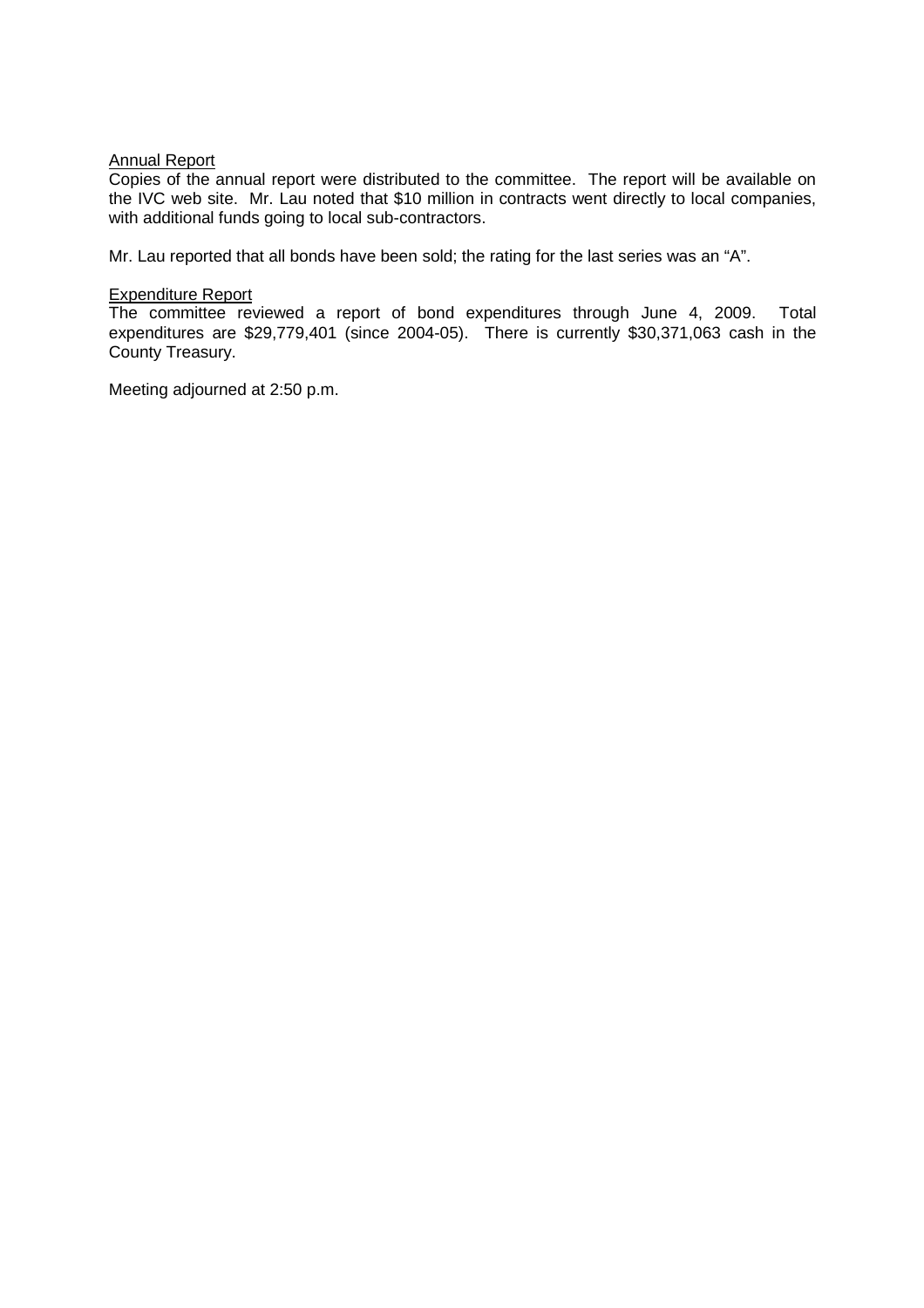## IMPERIAL VALLEY COLLEGE BOND FUND

| as of June 4, 2009                              | 2004-05    | 2005-06               | 2006-07    | 2007-08    | 2008-09                  | <b>Total</b> |
|-------------------------------------------------|------------|-----------------------|------------|------------|--------------------------|--------------|
| <b>Beginning Balance</b>                        |            | 24,725,522            | 21,654,875 | 30,699,375 | 35,693,416               |              |
| <b>Income</b>                                   |            |                       |            |            |                          |              |
| <b>Bond Proceeds</b>                            | 25,235,000 |                       | 13,301,443 | 11,934,374 | 8,898,698                | 59,369,515   |
| Transfers (to Bond interest/redemption fund)    |            | (610, 368)            |            | (15, 970)  |                          | (626, 338)   |
| Other Income                                    |            | 43,950                |            | 15,300     |                          | 59,250       |
| Interest                                        | 98,531     | 580,859               | 682,888    | 942,601    | 779,311                  | 3,084,191    |
| <b>Total Income</b>                             | 25,333,531 | 14,441                | 13,984,331 | 12,876,305 | 9,678,010                | 61,886,618   |
| <b>Expense</b>                                  |            |                       |            |            |                          |              |
| <b>Purchase Orders</b>                          | 172,158    | 2,389,351             | 4,153,077  | 8,375,178  | 13,047,698               | 28, 137, 462 |
| Payroll <i>(two maintenance workers)</i>        |            | 91,838                | 102,018    | 108,014    | 104,066                  | 405,936      |
| Transfers (of expense to/from other Fund)       | 55,279     | (72, 218)             |            | (600, 928) | 112,444                  | (505, 423)   |
| Cert. of Participation/Lease Revenue Bond pymts | 380,572    | 676,118               | 684,736    |            |                          | 1,741,426    |
| <b>Total Expense</b>                            | 608,009    | 3,085,088             | 4,939,831  | 7,882,264  | 13,264,208               | 29,779,401   |
| <b>Ending Balance</b>                           |            | 24,725,522 21,654,875 | 30,699,375 | 35,693,416 | 32,107,217               | 32,107,217   |
|                                                 |            |                       |            |            | Pending purchase orders: | $-1,736,154$ |
|                                                 |            |                       |            |            | Adjusted cash balance:   | 30,371,063   |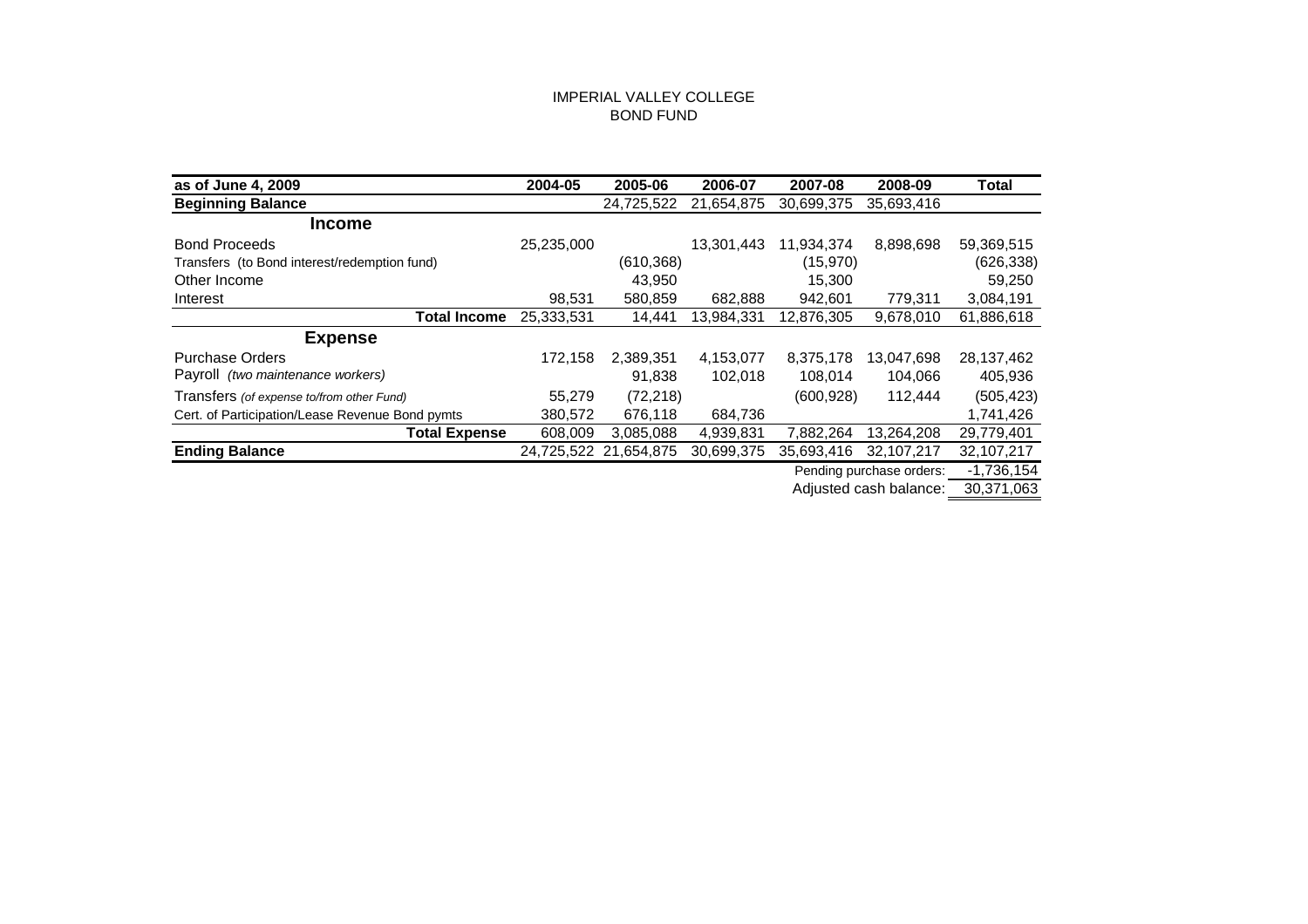### IMPERIAL VALLEY COLLEGE BOND FUND

|                                                | 2004-05    | 2005-06                | 2006-07                   | 2007-08                   | 2008-09                                  | Total                    |
|------------------------------------------------|------------|------------------------|---------------------------|---------------------------|------------------------------------------|--------------------------|
| <b>Construction/Site Improvement</b>           |            |                        |                           |                           |                                          |                          |
| <b>Science Building Construction</b>           |            |                        |                           |                           | 3,790,239.57 11,777,398.22 15,567,637.79 |                          |
| North Parking Lot lights                       |            |                        |                           | 153,500.00                |                                          | 153,500.00               |
| Track                                          |            |                        |                           | 389,637.50                |                                          | 389,637.50               |
| Parking lot phase II                           |            |                        | 1,412,014.00              | 1,822,806.00              |                                          | 3,234,820.00             |
| Parking Lot Phase I Sports field relocation    |            |                        | 751,572.07                |                           | 6,156,183.07 11,777,398.22 20,097,167.36 | 751,572.07               |
| <b>Renovation Projects</b>                     | 0.00       |                        | 0.00 2,163,586.07         |                           |                                          |                          |
| Deferred Maintenance - college center doors    |            |                        |                           |                           | 25,770.00                                | 25,770.00                |
| Deferred Maintenance - tennis courts           |            |                        |                           | 25,000.00                 |                                          | 25,000.00                |
| Pool                                           |            | 247,510.95             | 50,347.48                 | 23,302.86                 |                                          | 321,161.29               |
| Roofing project                                |            | 1,254,920.69           | 191,746.31                |                           |                                          | 1,446,667.00             |
| Gym floor                                      |            |                        | 107,019.54                |                           |                                          | 107,019.54               |
| Floor, 2100 bldg                               |            |                        | 20,500.00                 |                           |                                          | 20,500.00                |
| Portable building relocation                   |            | 77,397.52              | 309,021.00                |                           |                                          | 386,418.52               |
| Remodel - gym                                  | 29,250.83  | 30,478.63              |                           |                           |                                          | 59,729.46                |
| Remodel - counseling                           |            | 13,326.53              |                           |                           |                                          | 13,326.53                |
| Remodel - misc                                 |            | 11,838.60              |                           |                           |                                          | 11,838.60                |
| Sidewalks                                      |            | 7,020.86               |                           |                           |                                          | 7,020.86                 |
| Benches                                        |            | 3,281.50               |                           |                           |                                          | 3,281.50                 |
| Auto Shop                                      | 4,500.00   |                        |                           |                           |                                          | 4,500.00                 |
| Concete                                        | 5,172.71   |                        |                           |                           |                                          | 5,172.71                 |
|                                                |            | 38,923.54 1,645,775.28 | 678,634.33                | 48,302.86                 | 25,770.00                                | 2,437,406.01             |
| <b>Utility upgrades</b>                        |            |                        |                           |                           |                                          |                          |
| Fire Alarm System<br>Electrical - IID          |            |                        |                           |                           | 118,132.55                               | 118,132.55               |
| <b>Primary Electrical Service</b>              |            |                        |                           |                           | 271,202.33<br>269,483.00                 | 271,202.33<br>269,483.00 |
| Sewer Lift Station                             |            |                        |                           |                           | 314,609.02                               | 314,609.02               |
| Shut off valves - water system                 |            |                        |                           |                           | 7,042.96                                 | 7,042.96                 |
| Deferred Maintenance - HVAC Gym                |            |                        |                           | 15,282.66                 |                                          | 15,282.66                |
| Deferred Maintenance - HVAC Library            |            |                        |                           | 35,793.25                 |                                          | 35,793.25                |
| Deferred Maintenance - Water Treatment Plant   |            |                        |                           | 21,942.68                 |                                          | 21,942.68                |
| Auto tech electrical                           |            |                        | 84,809.93                 |                           |                                          | 84,809.93                |
| Electrical repairs                             | 101,445.18 | 34,174.15              |                           |                           |                                          | 135,619.33               |
| Air Conditioning                               | 85,083.00  | 13,752.12              |                           |                           |                                          | 98,835.12                |
|                                                | 186,528.18 | 47,926.27              | 84,809.93                 | 73,018.59                 | 980,469.86                               | 1,372,752.83             |
|                                                |            |                        |                           |                           |                                          |                          |
| Equipment/rental/leases/supplies               |            |                        |                           |                           |                                          |                          |
| Equipment - Science div.                       |            | 146,685.75             | 40,299.94                 |                           |                                          | 186,985.69               |
| Capital Equipment                              |            |                        | 16,350.56                 |                           |                                          | 16,350.56                |
| Portable bldg leases                           |            | 16,616.41              | 53,742.12                 |                           |                                          | 70,358.53                |
| Ramp rental (portable bldgs)<br>Supplies/other |            | 660.00                 | 3,250.68<br>2,097.94      |                           |                                          | 3,250.68<br>2,757.94     |
| Supplies misc maintenance projects             | 326.04     | 20,366.82              | 4,881.37                  |                           |                                          | 25,574.23                |
|                                                | 326.04     | 184,328.98             | 120,622.61                | 0.00                      | 0.00                                     | 305,277.63               |
|                                                |            |                        |                           |                           |                                          |                          |
| <b>Other Outgo</b>                             |            |                        |                           |                           |                                          |                          |
| Debt payments - Cert. of Participation         | 89,021.60  | 382,190.09             | 394,138.99                |                           |                                          | 865,350.68               |
| Debt payments - Lease Revenue Bonds            | 291,550.46 | 293,927.87             | 290,597.17                |                           |                                          | 876,075.50               |
|                                                | 380,572.06 | 676,117.96             | 684,736.16                | 0.00                      | 0.00                                     | 1,741,426.18             |
|                                                |            |                        |                           |                           |                                          |                          |
| Services                                       |            |                        |                           |                           |                                          |                          |
| Architect                                      |            | 452,420.72             | 904,886.35                | 681,382.33                | 378,713.17                               | 2,417,402.57             |
| Permits, inspection, testing                   |            | 5,000.00               | 175,593.88                | 137,989.59                | 490,613.14                               | 809,196.61               |
| <b>Construction Management</b>                 |            |                        |                           | 838,414.59                | 983,279.99                               | 1,821,694.58             |
| Security                                       |            |                        |                           |                           | 53,089.24                                | 53,089.24                |
| Construction Insurance                         |            |                        |                           | 22,488.00                 |                                          | 24,992.00                |
| Legal ads                                      | 1,659.47   | 796.13                 | 2,673.05                  | 5,230.30                  | 8,704.30                                 | 19,063.25                |
| Facility Planning                              |            | 4,140.00               | 10,180.00                 |                           |                                          | 14,320.00                |
| Traffic survey<br>Audit                        |            |                        | 8,791.08<br>3,300.00      |                           |                                          | 8,791.08<br>7,800.00     |
|                                                | 1,659.47   | 4,500.00               | 466,856.85 1,105,424.36   | 1,685,504.81              | 1,914,399.84                             | 5,176,349.33             |
|                                                |            |                        |                           |                           |                                          |                          |
| <b>Salaries and Benefits</b>                   |            |                        |                           |                           |                                          |                          |
| Maintenance workers - salaries                 |            | 59,759.13              | 68,742.76                 | 74,085.08                 | 68,407.54                                | 270,994.51               |
| Maintenance workers - benefits                 |            | 32,078.56              | 33,259.93                 | 33,928.93                 | 35,658.84                                | 134,926.26               |
|                                                | 0.00       | 91,837.69              | 102,002.69                | 108,014.01                | 104,066.38                               | 405,920.77               |
|                                                |            |                        |                           |                           |                                          |                          |
| <b>Total Expenditures</b>                      | 608,009.29 |                        | 3,112,843.03 4,939,816.15 | 8,071,023.34              | 14,802,104.30                            | 31,533,796.11            |
|                                                |            |                        |                           | *includes POs paid 6/4/09 |                                          |                          |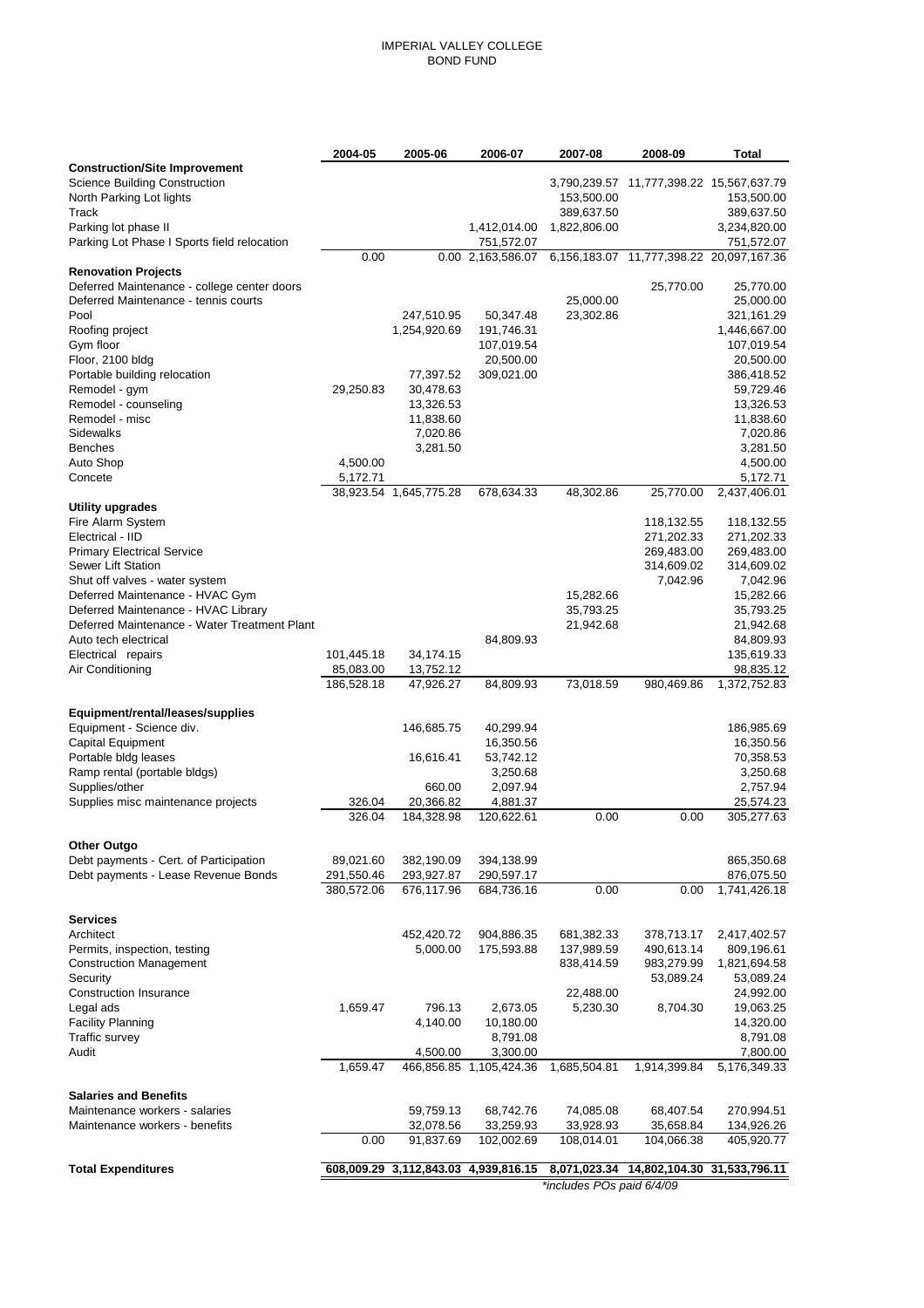# Imperial Valley College Bond Fund Contracts Awarded

| <b>Completed projects</b>         | <b>Awarded to:</b>                   |                      | <b>Contract</b> |
|-----------------------------------|--------------------------------------|----------------------|-----------------|
| <b>Swimming Pool Renovations</b>  | <b>TSI Tenant Space</b>              | Poway, CA            | 277,477         |
| Roofing Project                   | <b>Best Roofing</b>                  | Gardena, CA          | 1,281,873       |
| Parking Lot, Phase I              | <b>Granite Construction</b>          | El Centro, CA        | 672,937         |
| Lighting, North Parking Lot       | Supreme Electric                     | El Centro, CA        | 143,500         |
| Parking Lot, Phase II             | <b>Granite Construction</b>          | El Centro, CA        | 3,234,820       |
| <b>All Weather Track</b>          | Byrom-Davey, Inc.                    | San Diego, CA        | 393,395         |
| Fire Alarm Improvements           | <b>Five Star Electric</b>            | El Centro, CA        | 117,000         |
| <b>Primary Electrical Service</b> | Tom Watson Inc.                      | El Centro, CA        | 269,483         |
|                                   |                                      |                      | 6,390,485       |
|                                   |                                      |                      |                 |
| <b>Contracts in Progress</b>      |                                      |                      | <b>Contract</b> |
| Sewer Lift Station                | <b>Pyramid Construction</b>          | Heber, CA            | 412,000         |
| <b>Science Building Contracts</b> |                                      |                      | Contract        |
| 1 Earthwork - Science Building    | Roadbuilders                         | Murrieta, CA         | 519,000         |
| 1A Site Earthwork                 | <b>Masters Construction</b>          | Brawley, CA          | 554,350         |
| 2 Landscape                       | <b>Executive Landscape</b>           | El Centro, CA        | 557,712         |
| 3 Building Concrete               | <b>DEZ Construction</b>              | El Cajon, CA         | 1,590,000       |
| 4 Site Concrete                   | <b>DEZ Construction</b>              | El Cajon, CA         | 1,249,000       |
| 5 Masonry                         | Haxton Masonry                       | Yuma, AZ             | 2,388,000       |
| 6 Structural & Misc Steel         | <b>Trade Mark</b>                    | El Centro, CA        | 1,909,062       |
| 7 Casework & Finish Carpentry     | <b>ISEC</b>                          | San Diego, CA        | 1,332,948       |
| 8 PVC Membrane Roofing            | <b>Roof Construction</b>             | Escondido, CA        | 313,500         |
| 9 Sheet Metal & Skylights         | <b>Challenger Sheet Metal</b>        | San Diego, CA        | 749,883         |
| 10 Doors & Frames                 | Johnson Barnes Finch                 | Lakeside, CA         | 423,000         |
| 11 Storefronts & Glazing          | Whitehead, Roy                       | Riverside, CA        | 450,000         |
| 12 Framing & Finishes             | <b>Trade Mark</b>                    | El Centro, CA        | 3,506,239       |
| 13 Acoustical Ceilings            | Standard Drywall, Inc.               | Lakeside, CA         | 771,000         |
| 14 Carpet and VCT Flooring        | Gordon's Carpet One                  | Imperial, CA         | 305,000         |
| 15 Ceramic & Stone Tile           | <b>Continental Marble &amp; Tile</b> | Corona, CA           | 532,125         |
| 16 Painting                       | Simmons & Wood, Inc.                 | Lakeside, CA         | 133,547         |
| 17 Misc. Specialties              | <b>Shelburne Services</b>            | El Centro, CA        | 557,477         |
| 18 Lab Equipment                  | <b>ISEC</b>                          | San Diego, CA        | 177,864         |
| 19 Elevators                      | <b>Shelburne Services</b>            | El Centro, CA        | 147,477         |
| 20 Plumbing                       | Interpipe                            | Santee, CA           | 1,672,970       |
| 21 HVAC                           | R&K Air Conditioning                 | El Centro, CA        | 2,621,007       |
| 22 Electrical                     | <b>Neal Electric</b>                 | Poway, CA            | 2,433,000       |
| 23 Communications                 | Teldata                              | San Diego, CA        | 766,128         |
| 24 Fire Sprinklers                | <b>United Automatic</b>              | Moreno Valley, CA    | 290,500         |
| 25 Planetarium                    | Spitz, Inc.                          | Chadds Ford, PA      | 418,863         |
| 26 Final Clean-up                 | <b>Shelburne Services</b>            | El Centro, CA        | 84,477          |
|                                   |                                      |                      | 26,454,129      |
|                                   |                                      | <b>Total to date</b> | 33,256,614      |
| <b>Contracts to be Awarded</b>    |                                      |                      |                 |

Grading & Paving - Parking Lot Phase III bid opening 6/4/09 Electrical Lighting - Parking Lot Phase II bid opening 6/4/09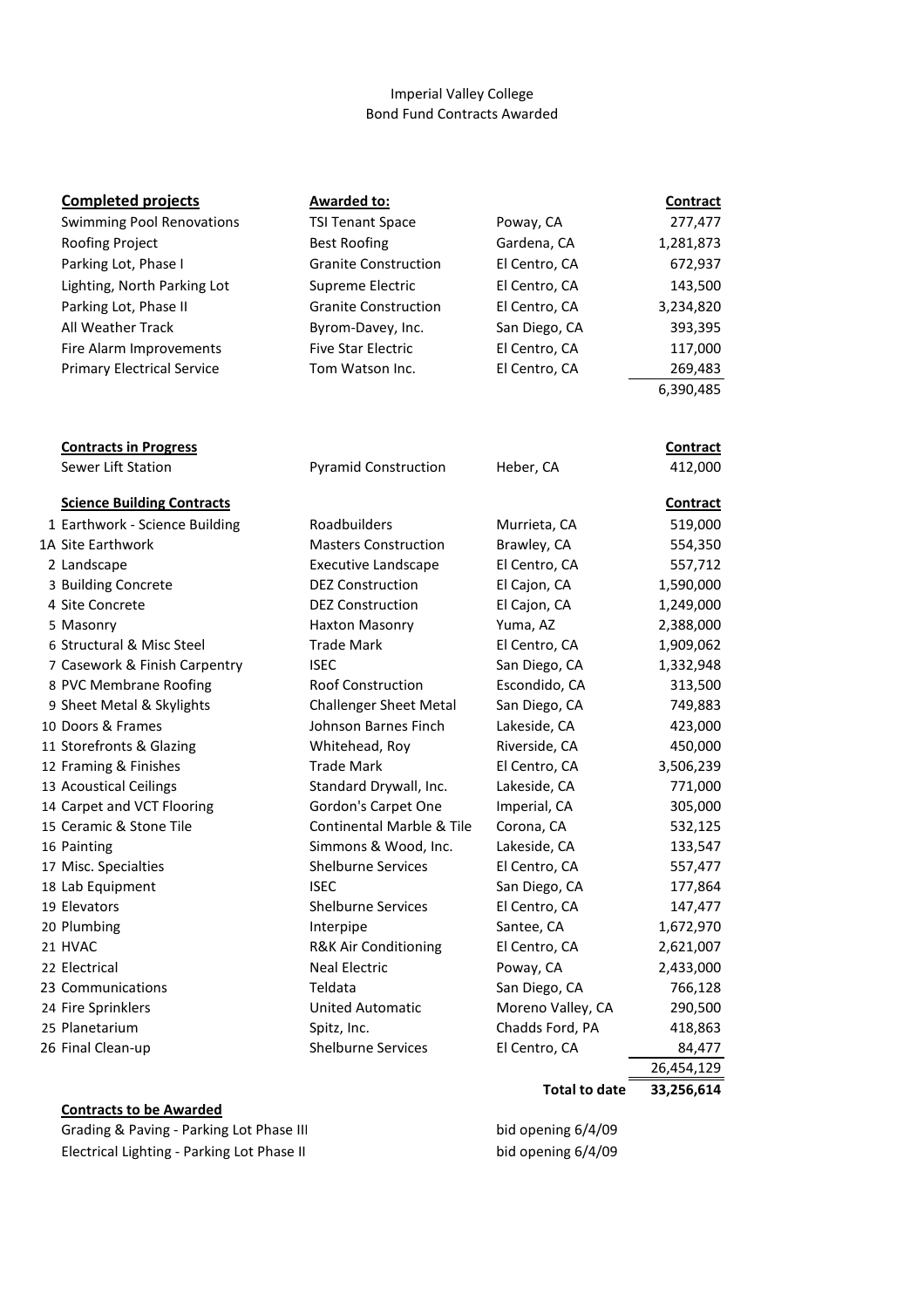| Commo<br>ũ<br>d | ئ<br>é<br>$\frac{a}{1}$ |
|-----------------|-------------------------|
| J,              |                         |

# **CASH COUNTY TREASURY REPORT** Fiscal Year: 2009

Page 15 of 17  $\Big($ 6/4/2009 11:14AM

From 7/1/200 sgh 6/4/2009

# 080 - General Obligation Bond (GOB)

| Date     | Reference      | Description               | Debit      | 青さ           | <b>Total Debits</b> | <b>Total Credits</b> | Balance       |
|----------|----------------|---------------------------|------------|--------------|---------------------|----------------------|---------------|
| 07/01/08 |                | <b>Balance Forward</b>    |            |              |                     |                      |               |
| 07/10/08 | TF-90064       | 90064                     |            |              | 35,693,415.62       |                      | 35,693,415.62 |
| 07/17/08 | TF-90066       | 90066                     |            | 84,599.71    | 35,693,415.62       | 84,599.71            | 35,608,815.91 |
| 07/17/08 | TF-90103       | 90103                     |            | 2,645.29     | 35,693,415.62       | 87,245.00            | 35,606,170.62 |
| 07/24/08 | TF-90086       | 90086                     | 191,237.16 |              | 35,884,652.78       | 87,245.00            | 35,797,407.78 |
| 07/31/08 |                | Payroll Activity          |            | 14,400.00    | 35,884,652.78       | 101,645.00           | 35,783,007.78 |
| 08/07/08 | TF-90171       | 90171                     |            | 7,610.26     | 35,884,652.78       | 109,255.26           | 35,775,397.52 |
| 08/14/08 | T-90202        | 90202                     |            | 110,309.68   | 35,884,652.78       | 219,564.94           | 35,665,087.84 |
| 80/61/80 | TF-90227       | 90227                     |            | 517,415.94   | 35,884,652.78       | 736,980.88           | 35,147,671.90 |
| 08/29/08 |                | Payroll Activity          |            | 16,575.00    | 35,884,652.78       | 753,555.88           | 35,131,096.90 |
| 09/04/08 | TF-90324       | 90324                     |            | 10,390.44    | 35,884,652.78       | 763,946.32           | 35,120,706.46 |
| 09/11/08 | IF-90359       | 90359                     |            | 12,000.00    | 35,884,652.78       | 775,946.32           | 35,108,706.46 |
| 09/18/08 | TF-90392       | t,<br>90392               |            | 370,012.88   | 35,884,652.78       | 1,145,959.20         | 34,738,693.58 |
| 09/25/08 | TF-90422       | 90422                     |            | 19,427.56    | 35,884,652.78       | 1,165,386.76         | 34,719,266.02 |
| 09/30/08 |                |                           |            | 1,121.52     | 35,884,652.78       | 1,166,508.28         | 34,718,144.50 |
| 10/01/08 | TF-90487       | Payroll Activity<br>90487 |            | 10,390.44    | 35,884,652.78       | 1,176,898.72         | 34,707,754.06 |
| 10/02/08 | TF-90451       | 90451                     |            | 112,444.15   | 35,884,652.78       | 1,289,342.87         | 34,595,309.91 |
| 10/09/08 | IF-90521       | 90521                     |            | 39,645.00    | 35,884,652.78       | 1,328,987.87         | 34,555,664.91 |
| 10/16/08 | F-90600        | 90600                     |            | 708,068.74   | 35,884,652.78       | 2,037,056.61         | 33,847,596.17 |
| 10/17/08 | F-90743        | 90743                     |            | 80,551.93    | 35,884,652.78       | 2,117,608.54         | 33,767,044.24 |
| 10/23/08 | F-90674        | 90674                     | 186,041.53 |              | 36,070,694.31       | 2,117,608.54         | 33,953,085.77 |
| 10/30/08 | TF-90738       |                           |            | 15,225.00    | 36,070,694.31       | 2,132,833.54         | 33,937,860.7  |
| 10/31/08 |                | Payroll Activity<br>90738 |            | 2,242.80     | 36,070,694.31       | 2,135,076.34         | 33,935,617.97 |
| 11/06/08 | TF-90800       | 90800                     |            | 10,390.44    | 36,070,694.31       | 2,145,466.78         | 33,925,227.53 |
| 11/14/08 | TF-90827       | 90827                     |            | 920,829.66   | 36,070,694.31       | 3,066,296.44         | 33,004,397.87 |
| 11/20/08 | TF-90876       | 90876                     |            | 81,649.29    | 36,070,694.31       | 3,147,945.73         | 32,922,748.58 |
| 11/25/08 | TF-90909       | 90909                     |            | 19,789.33    | 36,070,694.31       | 3,167,735.06         | 32,902,959.25 |
| 11/26/08 |                | Payroll Activity          |            | 21,597.60    | 36,070,694.31       | 3,189,332.66         | 32,881,361.65 |
| 12/04/08 | TF-90973       | 90973                     |            | 10,401.87    | 36,070,694.31       | 3,199,734.53         | 32,870,959.78 |
| 12/11/08 | TF-91024       | 91024                     |            | 16,546.40    | 36,070,694.31       | 3,216,280.93         | 32,854,413.38 |
| 12/18/08 | TF-91072       | 91072                     |            | 1,447,526.66 | 36,070,694.31       | 4,663,807.59         | 31,406,886.72 |
| 12/19/08 |                | Payroll Activity          |            | 22,260.00    | 36,070,694.31       | 4,686,067.59         | 31,384,626.72 |
| 01/08/09 | TF-91127       | 91127                     |            | 10,390.44    | 36,070,694.31       | 4,696,458.03         | 31,374,236.28 |
| 01/15/09 | T-91177        | 91177                     |            | 1,160,590.03 | 36,070,694.31       | 5,857,048.06         | 30,213,646.25 |
| 01/16/09 | TF-91230       | 91230                     |            | 80,486.61    | 36,070,694.31       | 5,937,534.67         | 30,133,159.64 |
| 01/22/09 | TF-91197       | 91197                     | 265,840.38 |              | 36,336,534.69       | 5,937,534.67         | 30,399,000.02 |
| 01/29/09 | <b>F-91229</b> | 91229                     |            | 18,750.00    | 36,336,534.69       | 5,956,284.67         | 30,380,250.02 |
| 01/30/09 |                | Payroll Activity          | 2.01       |              | 36,336,536.70       | 5,956,284.67         | 30,380,252.03 |
| 02/05/09 | TF-91273       | 91273                     |            | 7,703.09     | 36,336,536.70       | 5,963,987.76         | 30,372,548.94 |
| 02/12/09 | TF-91300       | 91300                     |            | 32,412.60    | 36,336,536.70       | 5,996,400.36         | 30,340,136.34 |
| 02/19/09 | TF-91324       |                           |            | 1,280,129.14 | 36,336,536.70       | 7,276,529.50         | 29,060,007.20 |
|          |                | 91324                     |            | 116,315.72   | 36,336,536.70       | 7,392,845.22         | 28,943,691.48 |